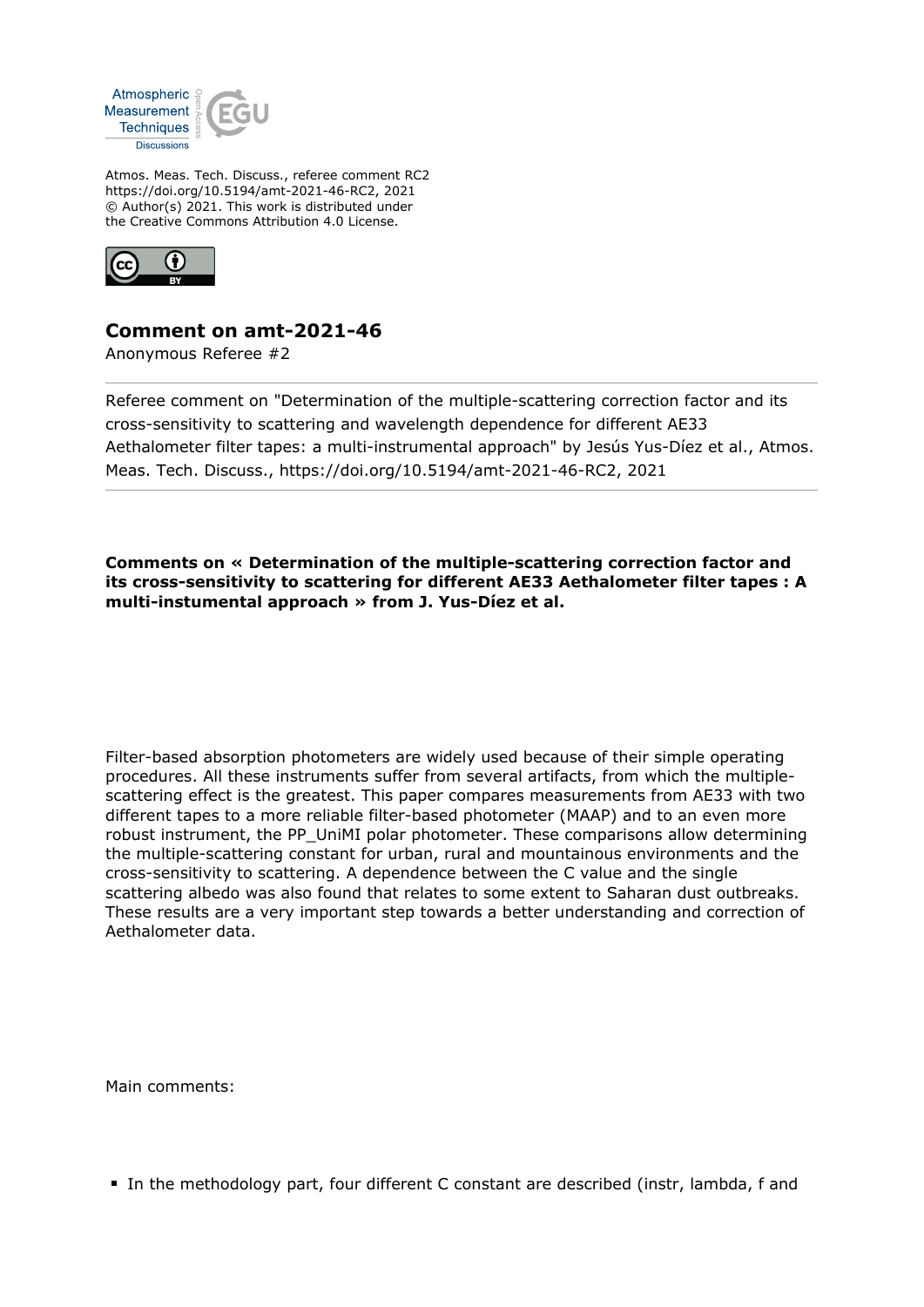eff). Moreover a new Cconst is introduced at page 16.The first point is that the introduced abbreviation are sometimes "rephrased" or misused (e.g.  $C(C(\lambda))$  or "the wavelength-dependent C"). But the most important point is that most of the result section just mention C without any specification. This can lead to misunderstanding and does not help the reader to easily understand this technical study.

- The influence of Saharan dust outbreaks on the Ceff values and on its wavelength dependence is clearly demonstrated in sections 3.2 and 3.3. Section 3.1 already introduces and discuss the dust influence but without real proofs. I think that the structure of the paper should be reviewed (to some extent) so that misinterpretations of results of section 3.1 are removed (see the 11 comments I had on section 3.1 during the reading). This can perhaps be solved by a result section followed by a discussion section or by another ordering of the results description.
- You had access to a reference instruments to study the behavior of the multiple scattering constant at three stations with different aerosol composition. A section describing the best way to correct AE33 for the multiple scattering constant as a function of e.g. the type of aerosol, the SSA, the presence of dust as well as if scattering coefficient or MAAP data are available would help the reader and increase the value of your paper.
- The impact of the two different filter tapes should be also summarized anywhere.
- Finally a lot of minor points such as 1) English language, 2) coherence of parameter's abbreviations between the figures and the text, 3) repetitions in the results description, 4) right citations (i.e. cite the right paper in the right context) should had been corrected before the first submission.

Minor comments:

- $\blacksquare$  1 line 10:  $C(\lambda)$  is not only the parameter with the greatest uncertainty but above all the parameter with the greatest impact on the determination of the absorption coefficient.
- line35-37: I'm not sure that no standard aerosol particles are available for instrument calibration. Polystyrene balls are available to calibration scattering measurement. For absorption, some recent developments are also available (e.g. https://www.tandfonline .com/doi/pdf/10.1080/02786826.2018.1536818?needAccess=true). Please verify and if necessary correct this sentence.
- line38-39: this is already the case in part of the Europe and in north America (https://acp.copernicus.org/articles/20/8867/2020/)
- 1 Measurement site: a reduction of the number of cited references could really help the reader to gain time in searching information related to the stations and the aerosol sources.
- Line 195, replace ";" by "," after  $(2014)$
- Line 238: Schmid et al (2006) did not report a correction including directly the scattering coefficient. He used the SSA value as equ (8). Contrarily to Schmid, Arnott substracted a fraction of the scattering from bATN before to divide by β (corresponding to the multiple scattering constant). Segura took the Schmid algorithm. Please clarify
- Line 241: introduce f(ATN) directly in equation 4 for clarity purpose.
- Line 242: using AE33 the filter loading correction is performed by the instrument. Why is it mention here? Please give your own argumentation/measurement to say that f(ATN) can be assumed to be close to 1 since your correction without loading correction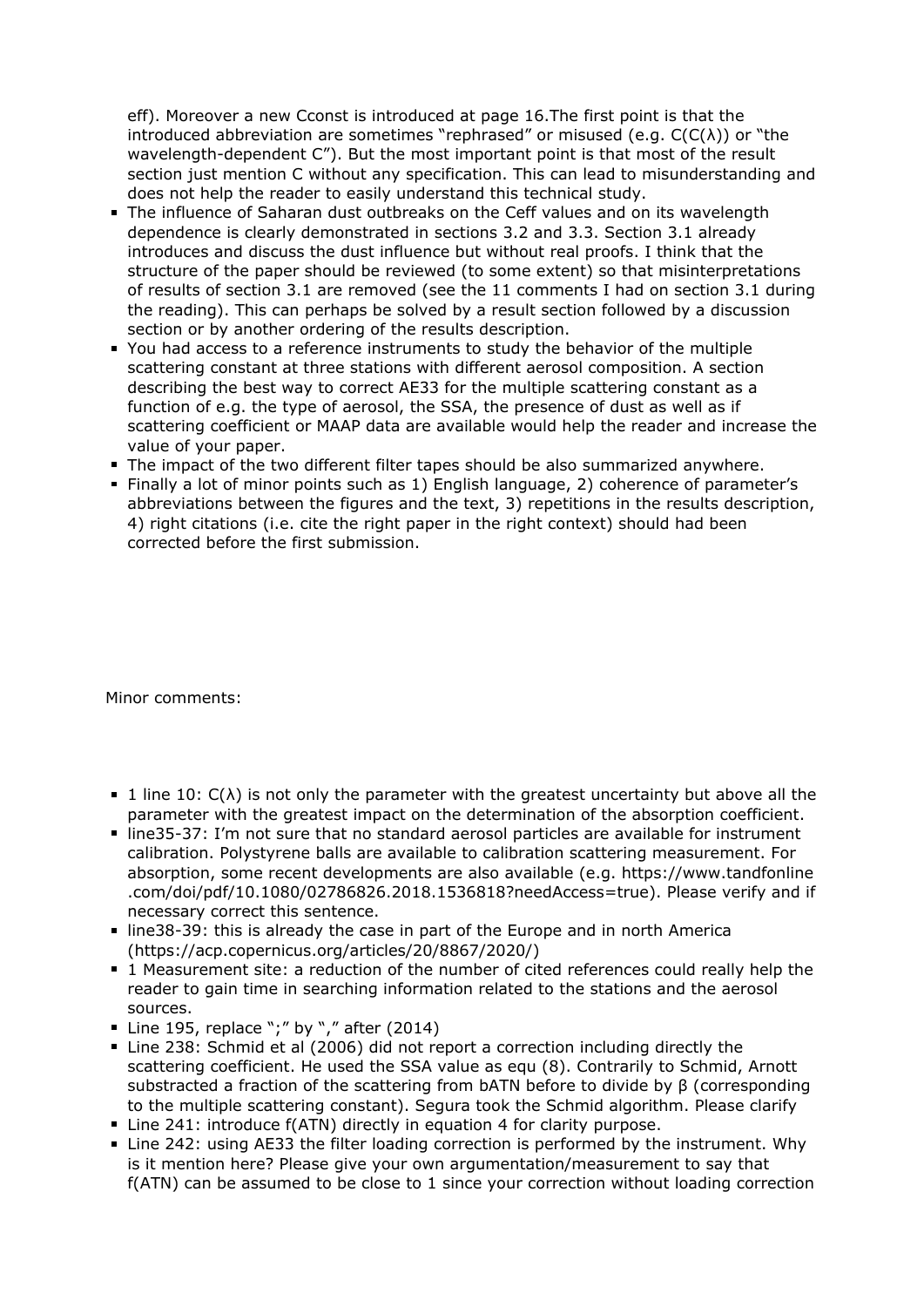is not similar to Schmid one.

- Line 253: which other (than scattering) cross-sensitivity could be taken into account? The sentence line 251-253 would be clearer if reformulated.
- g. Lines 256 and 257, 260 (please check the whole document): for your own correction, you defined up to now Cinst, Clambda, Cf and Ceff. Please use one of these instead of "C".
- Lines 257-259: Similarly to scattering coefficient, absorption coefficient can also depends on the particle size and mixing state. Nothing is wrong and it is good to study the dependency on the shape, size and mixing state. Anyhow this  $\xi$  is not scientifically and grammatically precise and it should be reformulated.
- Lines 260-270: please mention the measuring time granularity of each instrument.
- Line 274: the scattering coefficient was probably also similarly averaged?
- Line 288-292: this is partly the same information. Please reformulate these sentences. I also don't understand "In the latter case" which seems to relate to the Deming regression. So you used two methods, the Deming including the uncertainties of the instruments and another one using the statistical density distribution of the C factor?
- Line 295: the median is done with all the simultaneous measurements of the three instruments? How is the uncertainties computed? There is a mixing between Deming method and averaging that should be removed. Please give the results after the description of the method and end with a comparison between them. Similarly you give the results first for M8060 and then for M8020 for the median and in inverse the order for the Deming method. This makes the comparison much more difficult.
- Lines 302-304: The median method leads to larger values that can reach up to 22% (M8060 for MSA) of the Deming method. This cannot be considered as marginally.
- Line 304: medians are precisely used to be not sensitive to extremes!!
- Figure 1: mention in the figure caption that the C (once again, which one?) comes from the medians. It could have been computed from Deming for e.g. each day of simultaneous measurements.
- Lines 307-308: you didn't use the same data for both methods? If this is right, how can you compare the results?
- 10: What shall we trust/use, C from median or Deming? You have to discuss it and give your opinion about the best solution. If the Deming method allows detecting sensitivity to scattering by the value of the intercept, does it mean that you don't used Ceff that is corrected for the scattering? If you do not use Ceff, I don't understand which one you used and why you present this before the Ceff results. If Ceff is effectively used, why is there a remaining scattering sensitivity?
- Lines 318-322: Do you mean that both Saharan dust outbreaks and secondary organic aerosols/sulfate particles increase both the particle scattering efficiency and SSA? OK for the secondary particles, but dust particles absorb light and are usually/partly big particles. The impact of dust particles on SSA is then not straightforward.
- Lines 322-324: to my opinion, C is more constant at MSY than at BCN. The variability for each season is lower and the inter-season variability is quite similar.
- 11 and seasonal cycles: Does the seasonality of ABL influence at MSA also influence the C seasonality? How do you explain that C from M8060 is larger in JJA at MSA but not C from M8020 ? How do you explain that the variability of C at BCN is smaller for M8020 than for M8060 and that the inverse situation (larger for M8020 than for M8060) at MSY? Do you find a diurnal variability of C that could be bounded to traffic intensity at BCN or to ABL influence at MSA?
- 11 and seasonal cycles (bis): You explain that secondary particle formation and Saharan dust outbreaks increase the variability of C. I think that a specific analysis of time with secondary particles/dust (and perhaps other parameters) would be very interesting and could help other stations with similar influences to determine their C values.
- Line 338: you cannot derive SSA value from the solely AE33.
- Figure 3: these results correspond to which tape? Why do we have Ceff comprised between 2-2.8 in Fig. 2 for all the stations and between 3-3.5 for BCN, 2.5-3 for MSY